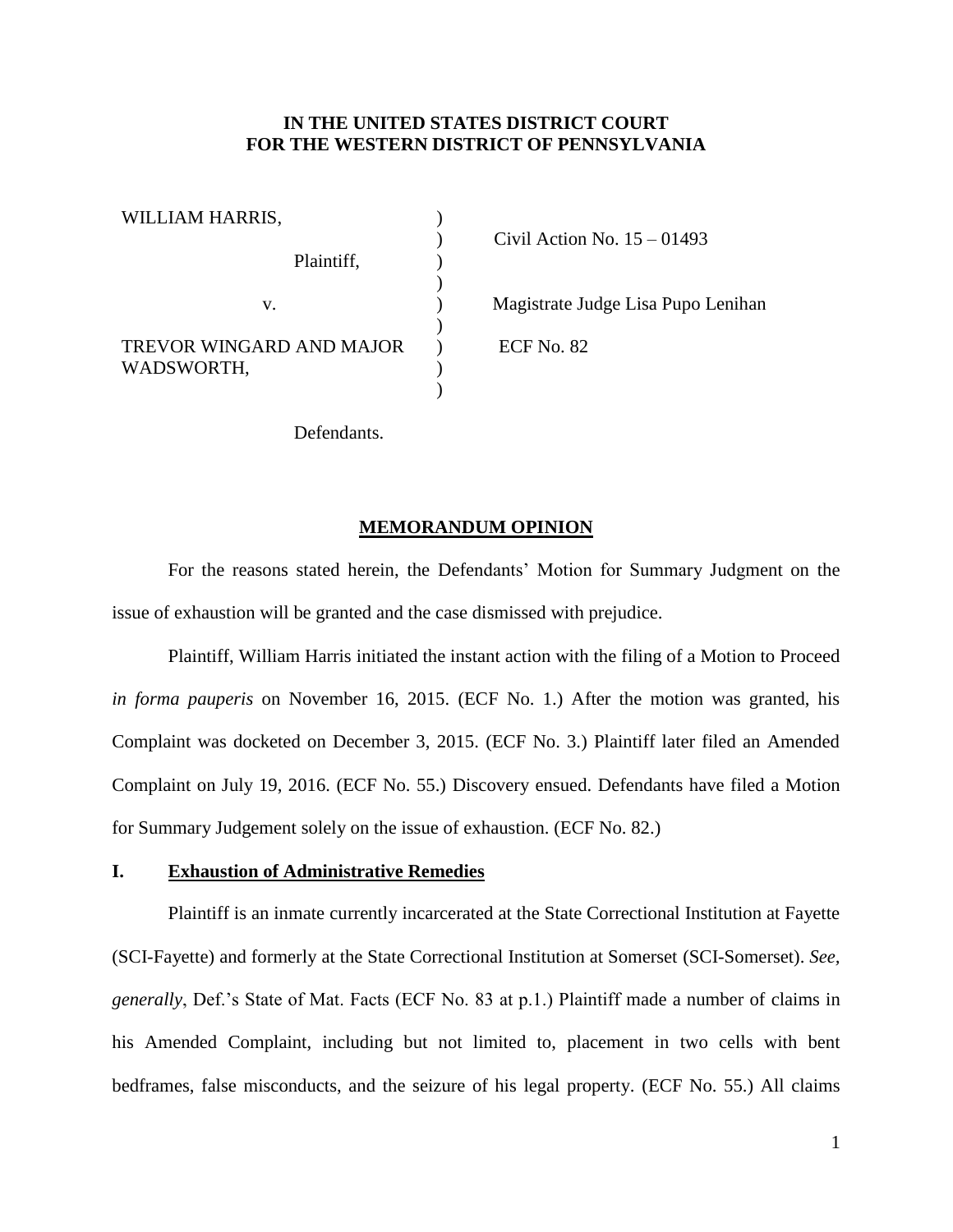were dismissed by this court except for the claim against Defendants Wingard and Wadsworth of a transfer from SCI-Somerset to SCI-Fayette on March 17, 2015 in retaliation for filing several grievances at SCI-Somerset. Pl.'s Am. Compl. (ECF No. 68).

In his Amended Complaint, Plaintiff makes several factual allegations with regard to the alleged retaliatory treatment and transfer. On March 6, 2015 Plaintiff avers that he was told he was being sent to SCI-Fayette. When he asked why he was told "you'll find out when you get there." He avers that this statement (and the transfer) was made in retaliation for his filing of grievances. *Id*. at ¶ 6. Plaintiff further claims that on March 20, 2015 he was given documents containing disciplinary hearing results with sanctions by an unknown Restricted Housing Unit Officer. *Id*. at ¶ 5. When he asked what the documents were about, the Officer allegedly said, "It's what you get for filing grievances." *Id*.

Defendants argue that Plaintiff's retaliatory transfer claim against Defendants Wingard and Wadsworth should be dismissed because Plaintiff failed to comply with the administrative exhaustion requirement of the Prison Litigation Reform Act ("PLRA"), 42 U.S.C. §1997e(a). The Act states that an inmate is required to exhaust their available administrative remedies before filing a federal lawsuit under 42 U.S.C. §1983. *Id*. Specifically, PLRA provides:

No action shall be brought with respect to prison conditions under section 1983 of this title by a prisoner confined in jail, prison, or other correctional facility until such administration remedies as are available are exhausted.

*Id*. The United States Supreme Court has held that, "the PLRA's exhaustion requirement applies to all inmate suits about prison life, whether they involve general circumstances or particular episodes, and whether they allege excessive force or some other wrong." *Porter v. Nussle*, 534 U.S. 516, 532 (2002). Additionally, Congress has clearly mandated exhaustion, "regardless of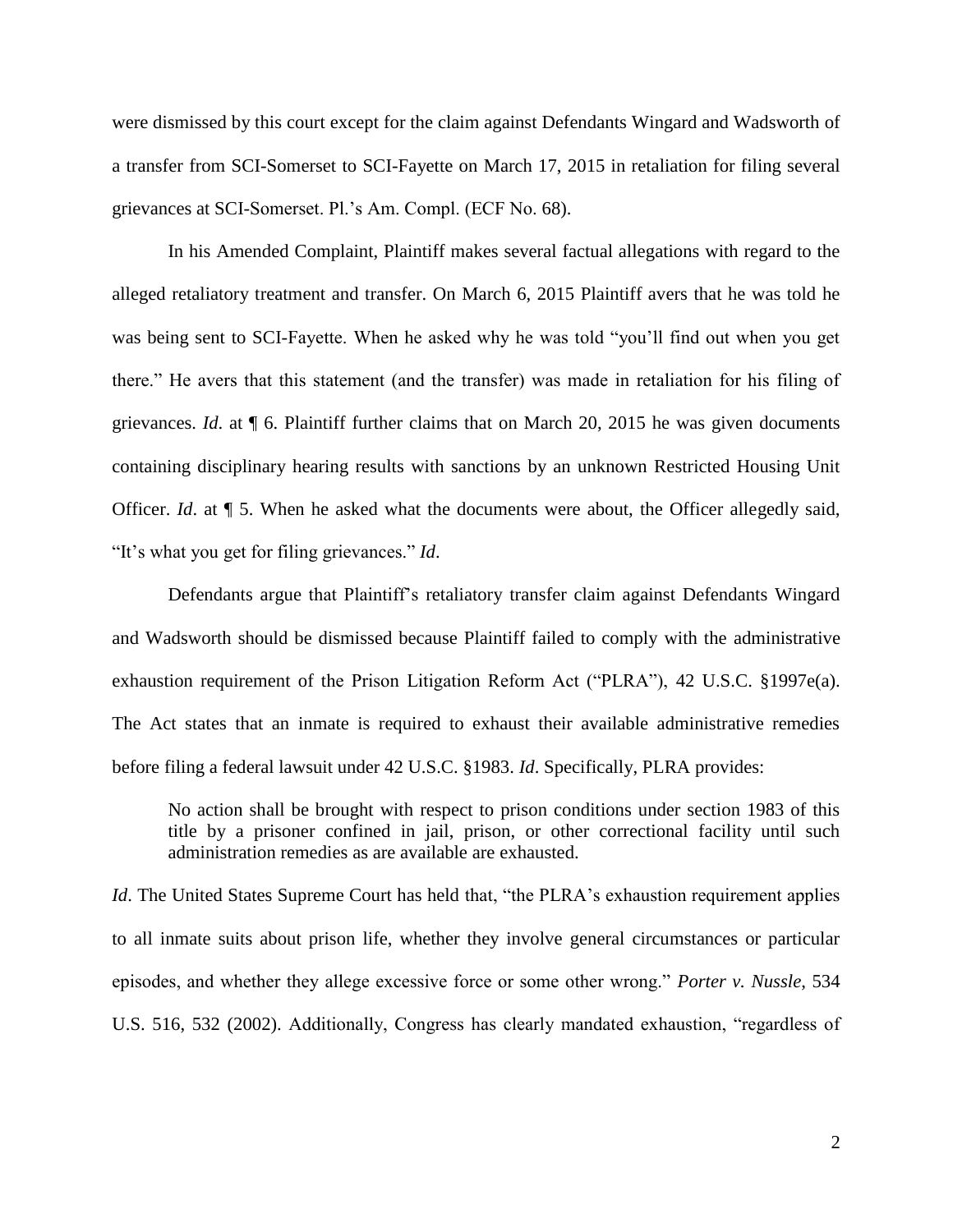the relief offered through administrative procedures." *Booth v. Churner*, 532 U.S. 731, 741 (2001).

Courts have concluded that inmates who fail to comply with the prison grievance process are barred from litigating those claims in federal courts, as proper exhaustion of administrative remedies is a "prerequisite" to a suit in federal court. *Spruill v. Gillis*, 372 F.3d 218, 222 (3d Cir. 2004).

According to the Supreme Court, "proper exhaustion demands compliance with an agency's deadlines and other critical procedural rules because no adjudicative system can function effectively without imposing some orderly structure on the course of its proceedings." *Woodford v. Ngo*, 548 U.S. 81, 89-90 (2006). Such requirements "eliminate unwarranted federal court interference with the administration of prisons, and thus seek[] to affor[d] corrections officials time and opportunity to address complaints internally before allowing the initiation of a federal case." *Id*. at 93.

Even if the Plaintiff makes claims that the filing of a grievance would be futile for various reasons, the Third Circuit has held that, "the futility exception is not applicable in any case." *Nyhuis v. Reno*, 204 F.3d 65, 72 (3d Cir. 2000). Therefore, it does not matter whether or not the Plaintiff believes that the filing of a grievance would be ineffective. *Id*. at 78. Rather, he must continue to exhaust his administrative remedies when available to him. *Id*.

## **II. Plaintiff Failed to Exhaust Administrative Remedies**

Defendants argue that the sole claim remaining in this case should be dismissed as Plaintiff did not file a timely grievance, and thus did not exhaust his administrative remedies. *See, generally,* Def.'s Brief in Support of Mot. for Summ. J. (ECF No. 84). Additionally, the Plaintiff had forms available to him to file a grievance after his transfer. *Id*. at p. 6. Finally,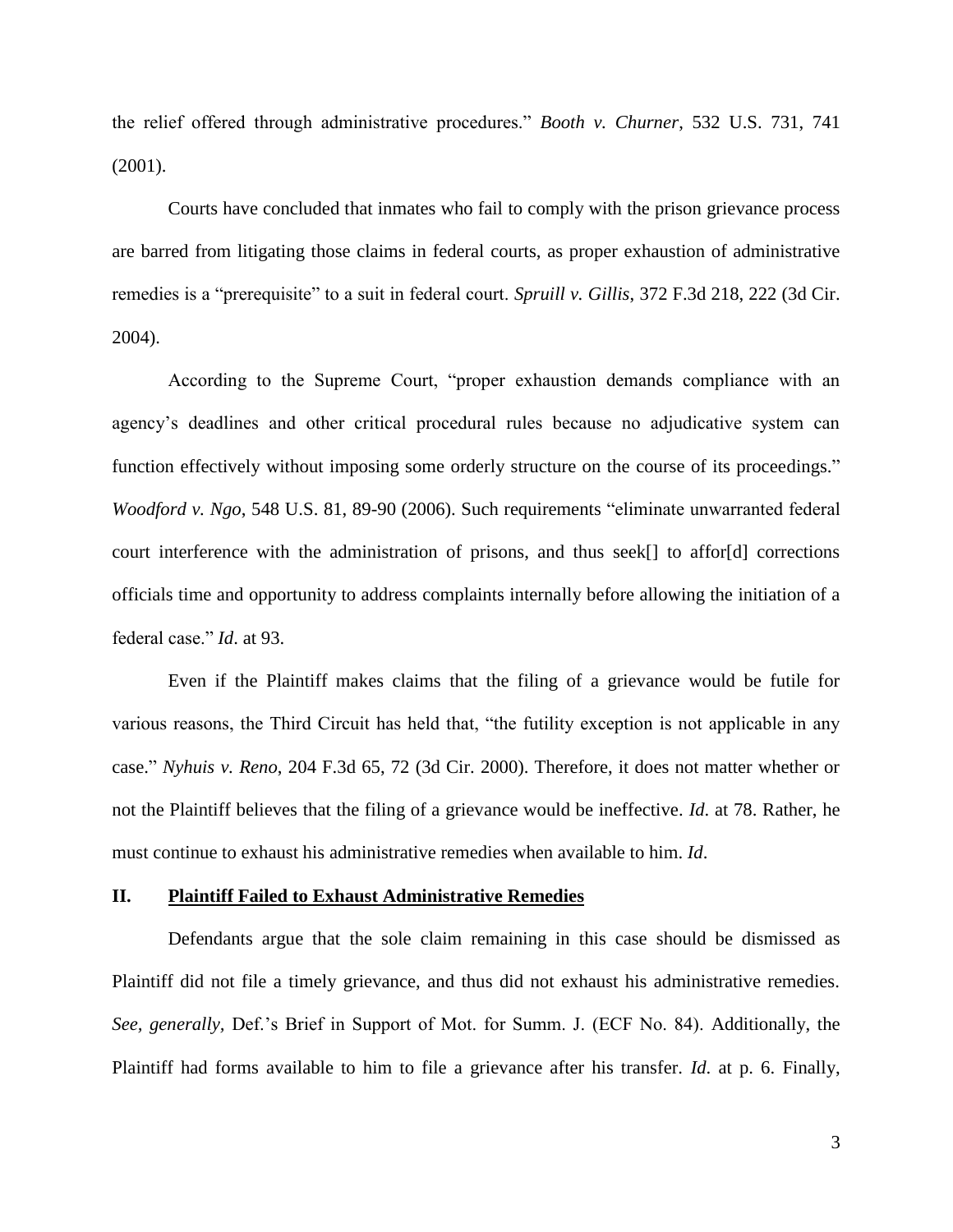Defendants aver that Plaintiff failed to ask for an extension of time to file such a grievance. *Id*. Therefore, it is the Defendants' contention that the failure to exercise exhaustion through administrative remedies now precludes Plaintiff from bringing suit in this Court. *Id*. at p. 7.

Plaintiff does not dispute that he failed to file a grievance as to the retaliatory transfer. Rather, he argues in his response to Defendants' Motion for Summary Judgement that no grievance forms were available to him after the transfer. Pl.'s Resp. in Opp. to Mot. for Summ. J. (ECF No. 96 at p. 3.) He also contends that he first realized that his transfer from SCI-Somerset to SCI-Fayette was retaliatory only after he was released from the Restricted Housing Unit on April 14, 2015. *Id*. at p. 2. Thus, he would have been unable to bring a grievance, as he was not aware that the transfer was out of retaliation until, "well past the 15 working days to file a retaliatory transfer grievance via mail to SCI Somerset." *Id*. Plaintiff also believed that filing a grievance would be futile because he had filed a lawsuit against Heidi Spoka, who was the prison's grievance coordinator at the time. *Id.* at p.3.

Plaintiff's first contention is that he did not have grievance forms available to him at the time of the transfer. *Id*. at p. 2. Although Plaintiff claimed in his Response in Opposition to the Motion for Summary Judgement that he did not have grievance forms available to him at the time of the transfer, he admitted in his deposition that he did, in fact, have grievance forms available to him. (ECF No. 85 at p. 30.) According to Plaintiff, it was not the availability of grievance forms that prevented him from filing a grievance. *Id*. Rather, Plaintiff testified that he did not file any inmate grievances about the transfer from SCI-Somerset to SCI-Fayette because he had other issues to deal with. *Id*. Therefore, Plaintiff did have forms available to him and should have been able to file them at that time; he simply chose not to do so.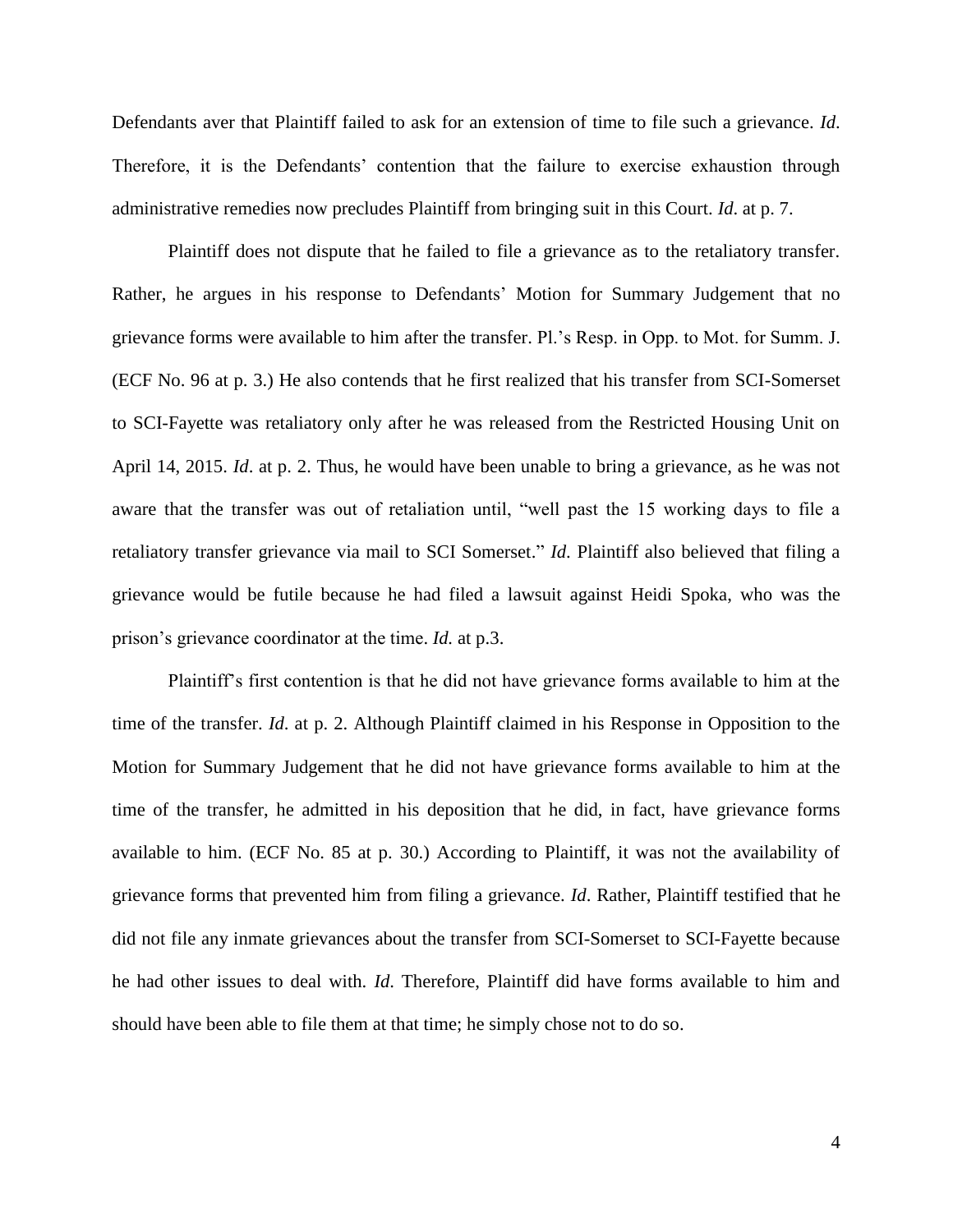Plaintiff's second contention is that he was unaware that the transfer was retaliatory until it was too late to file a grievance. However, Plaintiff admitted in his deposition that he had reason to be suspicious. For example, he testified as follows : "I was told that I was being sent here to Fayette, ... inquired as to why I was being sent back here, he told me I'd find out when I get here in an ominous tone." Pl.'s Dep. (ECF No. 85 at p. 18.) Plaintiff further testified that less than an hour after he arrived at SCI-Fayette, "the retaliatory actions started with Poska." *Id*. at p. 27. In addition, Plaintiff should have known on March 6 that this action was retaliatory when the unknown Restricted Housing Unit officer allegedly told him, "It's what you get for filing grievances." (ECF No. 55 at p. 4.) Therefore, it appears from both Plaintiff's deposition and his Response to the Summary Judgment Motion that he knew almost immediately that the transfer was retaliatory. Thus, he should have brought the grievance as soon as he was aware of this intent. Instead, he never filed any grievance on the issue.

Plaintiff did not seek an extension of time to file a grievance regarding his transfer because it was his belief that such a request was not allowed. (ECF No. 85 at p. 31.) However, Amanda West, who is responsible for maintaining records of the appeals filed with the Secretary's Office of Inmate Grievances and Appeals, stated that a time extension for filing a grievance can be considered on a case-by-case basis. Declaration of Amanda West (ECF No. 85, p. 38 ¶5.) According to Ms. West, one example of a reason to grant such a delay would be, "a permanent transfer to another facility from the facility where the grievance should have been filed." *Id*. When Ms. West looked in the system for grievances filed by Plaintiff, her research found no grievances on the subject of Mr. Harris' claims against Defendants in the present case. *Id.* at p. 39 ¶9. Therefore, Plaintiff could have requested an extension of time and failed to do so.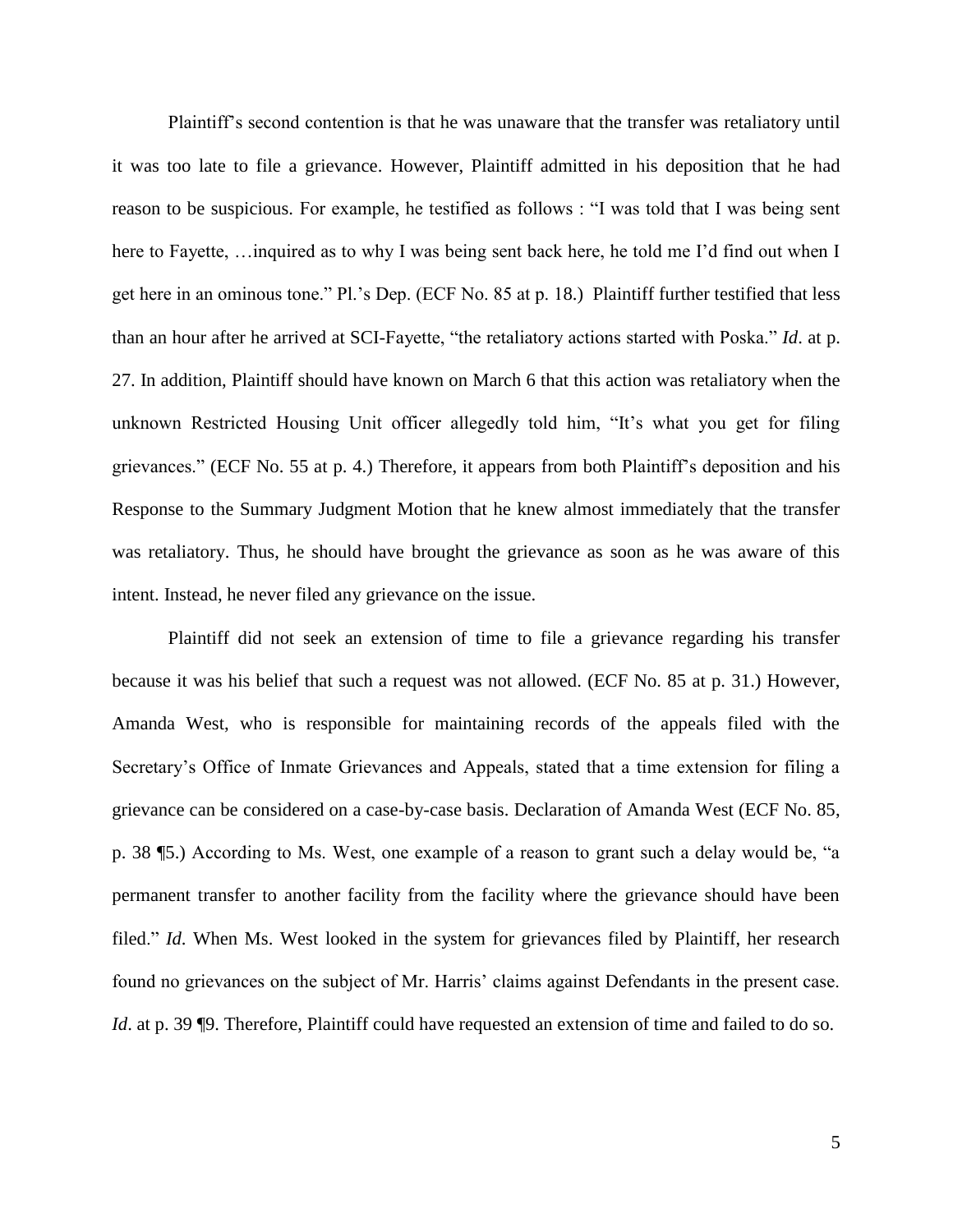Plaintiff's third and final contention is that filing a grievance would have been futile due to his contentious relationship with the prison's grievance coordinator, Heidi Spoka. Additionally, Plaintiff believed that filing a grievance would be futile because he thought that his grievances filed at SCI Somerset were arbitrarily rejected in violation of the grievance policy. (ECF No. 96 at pp. 2 - 3.)

Even if Plaintiff believed that filing the grievance would be a futile, he was still required to file the grievance in order to exhaust his administrative remedies. As stated above, a prisoner's belief that filing a grievance would be futile is not an exception to the administrative exhaustion requirement. *Nyhuis*, 204 F.3d at 72.

Because Plaintiff did not file his retaliation claim through the grievance system, he did not exhaust his administrative remedies. Additionally, "it is beyond the power of this court – or any other – to excuse compliance with the exhaustion requirement, whether on the ground of futility, inadequacy or any other basis." *Beeson v. Fishkill Correctional Facility*, 28 F. Supp. 2d 884, 894 (S.D.N.Y. 1998), *overruled on other grounds* (citing *Weinberger v. Salfi*, 422 U.S. 749, 766 (1975)). As such, Plaintiff is barred from bringing this claim to federal court under 42 U.S.C. §1983, pursuant to the Prisoner Litigation Reform Act. 42 U.S.C. §1997e(a), and Defendant's Motion for Summary Judgement will be granted. An Order will follow.

Dated: June 29, 2017

 $\cup$   $\cup$   $\cdot$   $\cdot$   $\cdot$ 

Lisa Pupo Lenihan United States Magistrate Judge